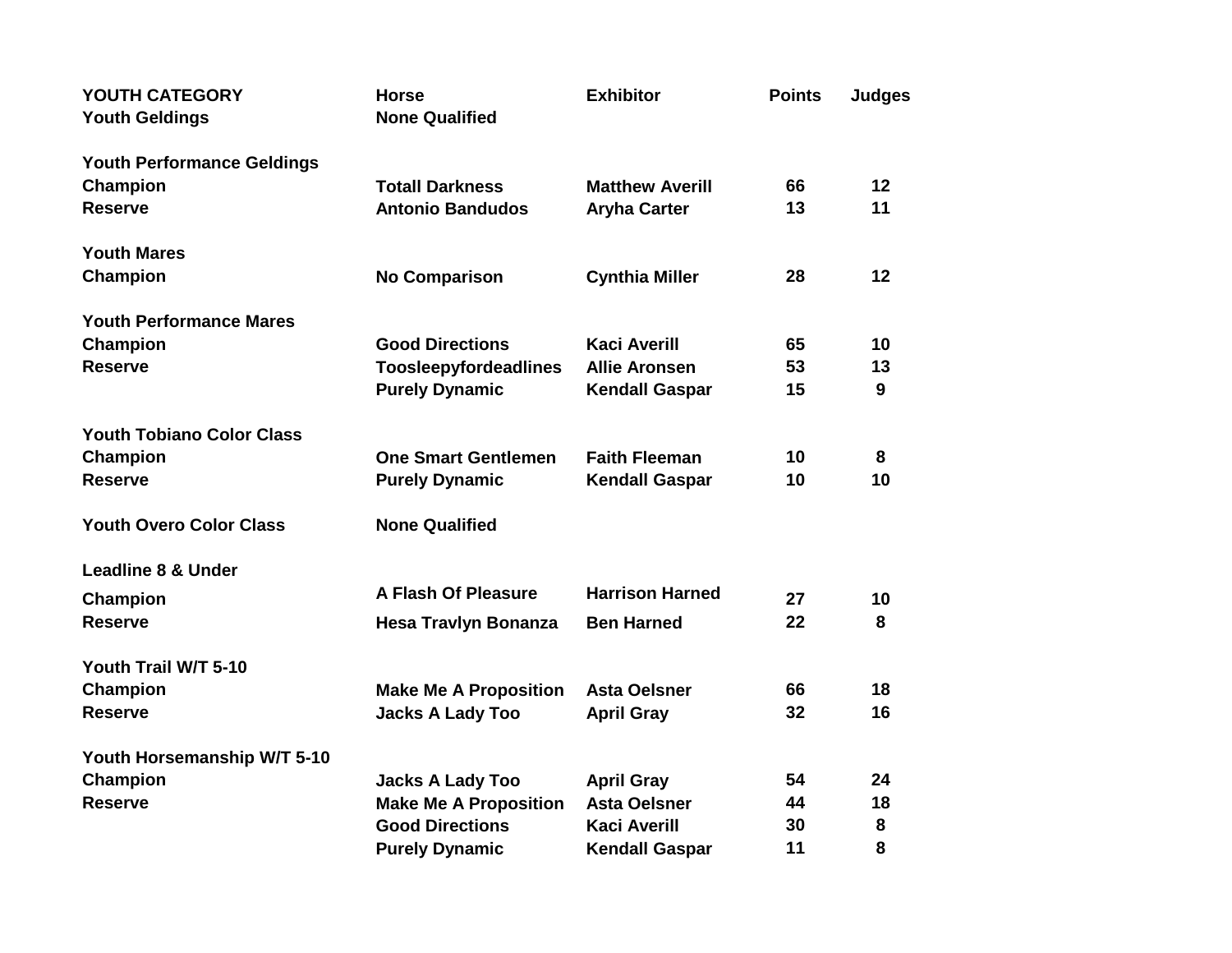## **Youth Western Pleasure W/T 5-10**

| Champion                           | <b>Jacks A Lady Too</b>      | <b>April Gray</b>      | 88 | 24 |
|------------------------------------|------------------------------|------------------------|----|----|
| <b>Reserve</b>                     | <b>Make Me A Proposition</b> | <b>Asta Oelsner</b>    | 80 | 18 |
|                                    | <b>Good Direction</b>        | <b>Kaci Averill</b>    | 34 | 12 |
|                                    | <b>One Smart Gentlemen</b>   | <b>Faith Fleeman</b>   | 21 | 15 |
| Youth Showmanship W/T 5-10         |                              |                        |    |    |
| Champion                           | <b>Good Directions</b>       | <b>Kaci Averill</b>    | 75 | 16 |
| <b>Reserve</b>                     | <b>Make Me A Proposition</b> | <b>Asta Oelsner</b>    | 61 | 18 |
|                                    | <b>Jacks A Lady Too</b>      | <b>April Gray</b>      | 46 | 24 |
|                                    | <b>One Smart Gentlemen</b>   | <b>Faith Fleeman</b>   | 39 | 16 |
| Youth Hunt Seat Eq. W/T 5-10       |                              |                        |    |    |
| Champion                           | <b>Jacks A Lady Too</b>      | <b>April Gray</b>      | 47 | 24 |
| <b>Reserve</b>                     | <b>Make Me A Proposition</b> | <b>Asta Oelsner</b>    | 42 | 18 |
|                                    | <b>Obsessive Dreamer</b>     | <b>Aleura Roubanis</b> | 14 | 8  |
| Youth Hunter Under Saddle W/T 5-10 |                              |                        |    |    |
| Champion                           | <b>Jacks A Lady Too</b>      | <b>April Gray</b>      | 69 | 24 |
| <b>Reserve</b>                     | <b>Obsessive Dreamer</b>     | <b>Aleura Roubanis</b> | 62 | 20 |
|                                    | <b>Make Me A Proposition</b> | <b>Asta Oelsner</b>    | 59 | 18 |
|                                    | <b>Purely Dynamic</b>        | <b>Kendall Gaspar</b>  | 24 | 8  |
| Youth Trail W/T 11-18              |                              |                        |    |    |
| Champion                           | <b>Totall Darkness</b>       | <b>Matthew Averill</b> | 58 | 16 |
| <b>Reserve</b>                     | <b>No Comparison</b>         | <b>Cynthia Miller</b>  | 22 | 14 |
| Youth Horsemanship W/T 11-18       |                              |                        |    |    |
| Champion                           | <b>Totall Darkness</b>       | <b>Matthew Averill</b> | 39 | 16 |
| <b>Reserve</b>                     | <b>No Comparison</b>         | <b>Cynthia Miller</b>  | 18 | 14 |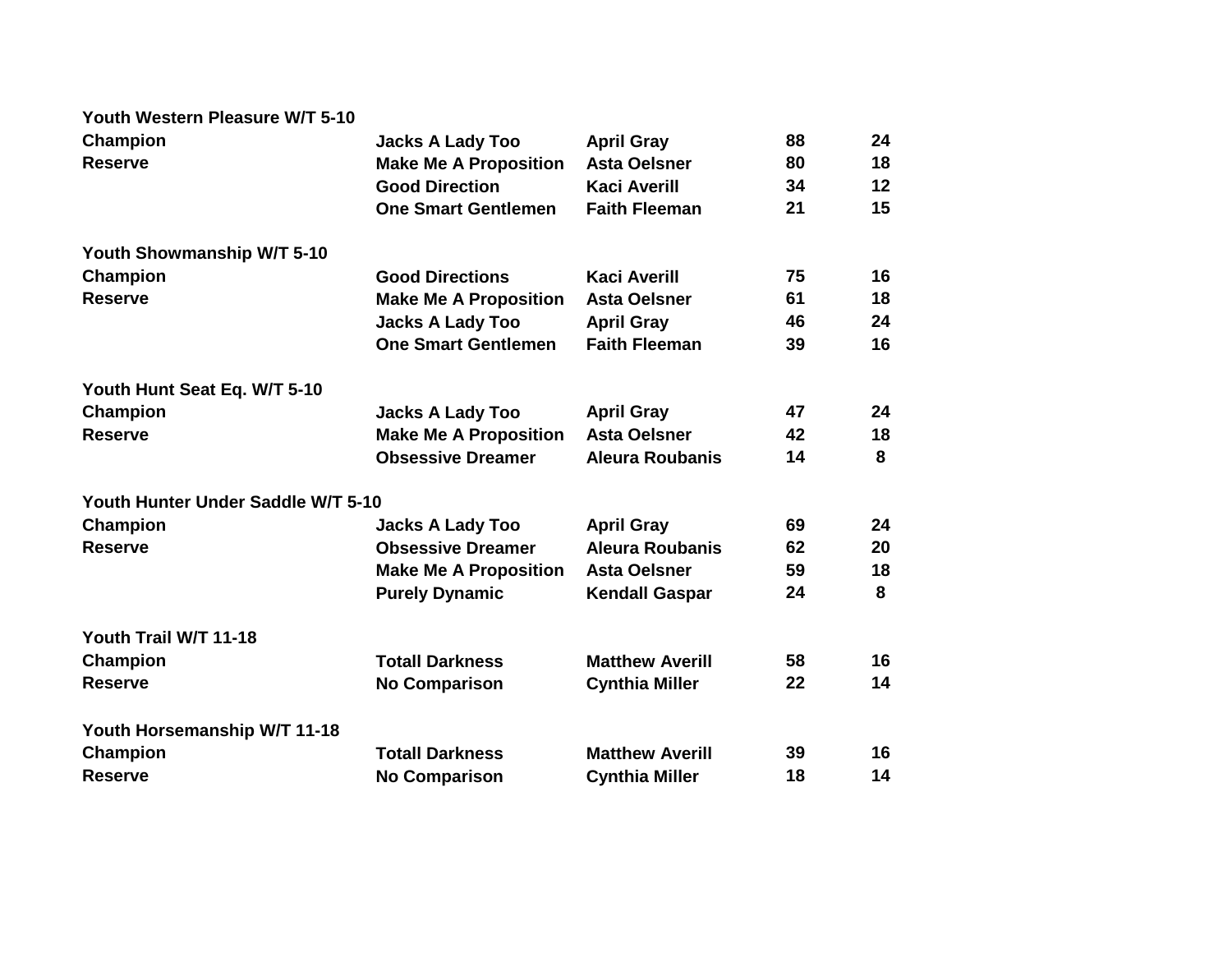| Youth Western Pleasure W/T 11-18     |                             |                          |    |    |
|--------------------------------------|-----------------------------|--------------------------|----|----|
| Champion                             | <b>No Comparison</b>        | <b>Cynthia Miller</b>    | 71 | 22 |
| <b>Reserve</b>                       | <b>Totall Darkness</b>      | <b>Matthew Averill</b>   | 44 | 16 |
| Youth Showmanship W/T 11-18          |                             |                          |    |    |
| Champion                             | <b>Totall Darkness</b>      | <b>Matthew Averill</b>   | 56 | 16 |
| <b>Reserve</b>                       | <b>No Comparison</b>        | <b>Cynthia Miller</b>    | 38 | 22 |
| Youth Hunt Seat Eq. W/T 11-18        |                             |                          |    |    |
| <b>Champion</b>                      | <b>Totall Darkness</b>      | <b>Matthew Averill</b>   | 14 | 8  |
| Youth Hunter Under Saddle W/T 11-18  |                             |                          |    |    |
| Champion                             | <b>Totall Darkness</b>      | <b>Matthew Averill</b>   | 48 | 16 |
| <b>Reserve</b>                       | <b>No Comparison</b>        | <b>Cynthia Miller</b>    | 24 | 18 |
| <b>Novice Youth Trail</b>            |                             |                          |    |    |
| Champion                             | <b>Rhythm Of Tats Heart</b> | <b>Ashley Mclaughlin</b> | 89 | 14 |
| <b>Reserve</b>                       | <b>Borntobesensational</b>  | <b>Riley Supertino</b>   | 54 | 12 |
|                                      | <b>Purely Dynamic</b>       | <b>Kendall Gaspar</b>    | 39 | 16 |
|                                      | <b>Antonio Bandudos</b>     | <b>Aryha Carter</b>      | 14 | 10 |
| <b>Novice Youth Horsemanship</b>     |                             |                          |    |    |
| Champion                             | <b>Rhythm Of Tats Heart</b> | <b>Ashley Mclaughlin</b> | 50 | 12 |
| <b>Reserve</b>                       | <b>Sirtain Kinda Dream</b>  | <b>Peyton Staat</b>      | 48 | 8  |
|                                      | <b>Purely Dynamic</b>       | <b>Kendall Gaspar</b>    | 37 | 16 |
|                                      | <b>Antonio Bandudos</b>     | <b>Aryha Carter</b>      | 20 | 15 |
| <b>Novice Youth Western Pleasure</b> |                             |                          |    |    |
| Champion                             | <b>Antonio Bandudos</b>     | <b>Aryha Carter</b>      | 48 | 16 |
| <b>Reserve</b>                       | <b>Rhythm Of Tats Heart</b> | <b>Ashley Mclaughlin</b> | 43 | 11 |
|                                      | <b>Purely Dynamic</b>       | <b>Kendall Gaspar</b>    | 30 | 16 |
|                                      |                             |                          |    |    |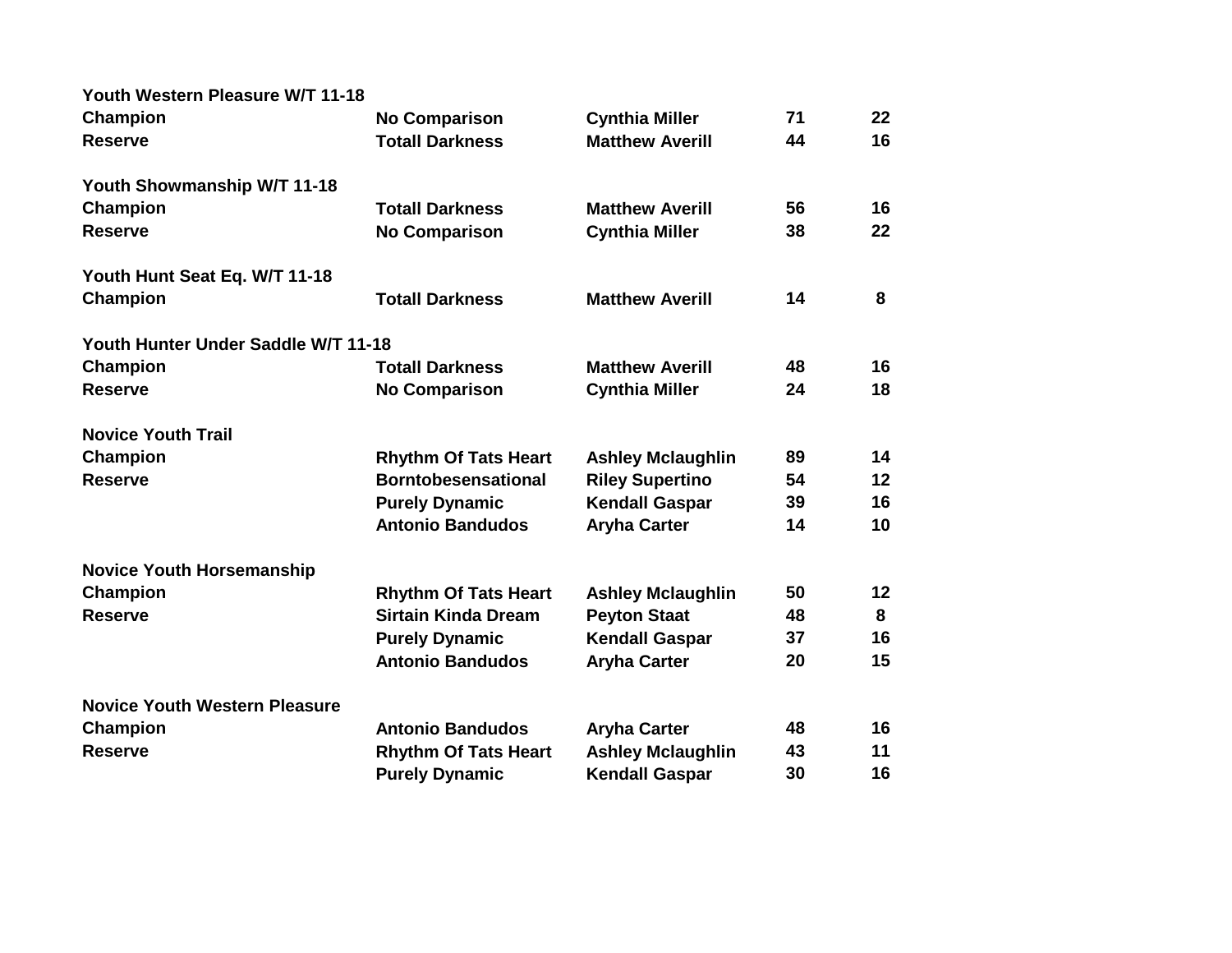| <b>Novice Youth Showmanship</b>         |                              |                          |    |    |
|-----------------------------------------|------------------------------|--------------------------|----|----|
| <b>Champion</b>                         | <b>TooSleepyForDeadlines</b> | <b>Allie Aronsen</b>     | 56 | 10 |
| <b>Reserve</b>                          | <b>Rhythm Of Tats Heart</b>  | <b>Ashley Mclaughlin</b> | 51 | 11 |
|                                         | <b>Purely Dynamic</b>        | <b>Kendall Gaspar</b>    | 34 | 13 |
|                                         | <b>Antonio Bandudos</b>      | <b>Aryha Carter</b>      | 30 | 15 |
| <b>Novice Youth Hunt Seat Eq</b>        |                              |                          |    |    |
| <b>Champion</b>                         | <b>Sirtain Kinda Dream</b>   | <b>Peyton Staat</b>      | 45 | 8  |
| <b>Reserve</b>                          | <b>Antonio Bandudos</b>      | <b>Aryha Carter</b>      | 36 | 16 |
|                                         | <b>Purely Dynamic</b>        | <b>Kendall Gaspar</b>    | 32 | 16 |
| <b>Novice Youth Hunter Under Saddle</b> |                              |                          |    |    |
| <b>Champion</b>                         | <b>Sirtain Kinda Dream</b>   | <b>Peyton Staat</b>      | 44 | 8  |
| <b>Reserve</b>                          | <b>Antonio Bandudos</b>      | <b>Aryha Carter</b>      | 37 | 16 |
|                                         | <b>Purely Dynamic</b>        | <b>Kendall Gaspar</b>    | 32 | 16 |
| <b>Novice Youth Western Riding</b>      | <b>Non Qualified</b>         |                          |    |    |
| Youth 13& Under Trail                   |                              |                          |    |    |
| Champion                                | <b>Antonio Bandudos</b>      | <b>Aryha Carter</b>      | 39 | 14 |
| <b>Reserve</b>                          | <b>Purely Dynamic</b>        | <b>Kendall Gaspar</b>    | 32 | 16 |
|                                         | <b>Sweet Rapture</b>         | <b>Gianna Pass</b>       | 12 | 8  |
| Youth 18 & Under Trail                  |                              |                          |    |    |
| Champion                                | <b>Sensational Cookie</b>    | <b>Taylor Daniel</b>     | 70 | 8  |
| <b>Reserve</b>                          | <b>Rhythm Of Tats Heart</b>  | <b>Ashley Mclaughlin</b> | 42 | 14 |
|                                         | <b>Plenty Of Tats Rhythm</b> | <b>Jessica Weber</b>     | 39 | 8  |
|                                         | <b>Borntobesensational</b>   | <b>Riley Supertino</b>   | 18 | 8  |
| Youth 13& Under Horsemanship            |                              |                          |    |    |
| Champion                                | <b>Antonio Bandudos</b>      | <b>Aryha Carter</b>      | 47 | 24 |
| <b>Reserve</b>                          | <b>Purely Dynamic</b>        | <b>Kendall Gaspar</b>    | 29 | 16 |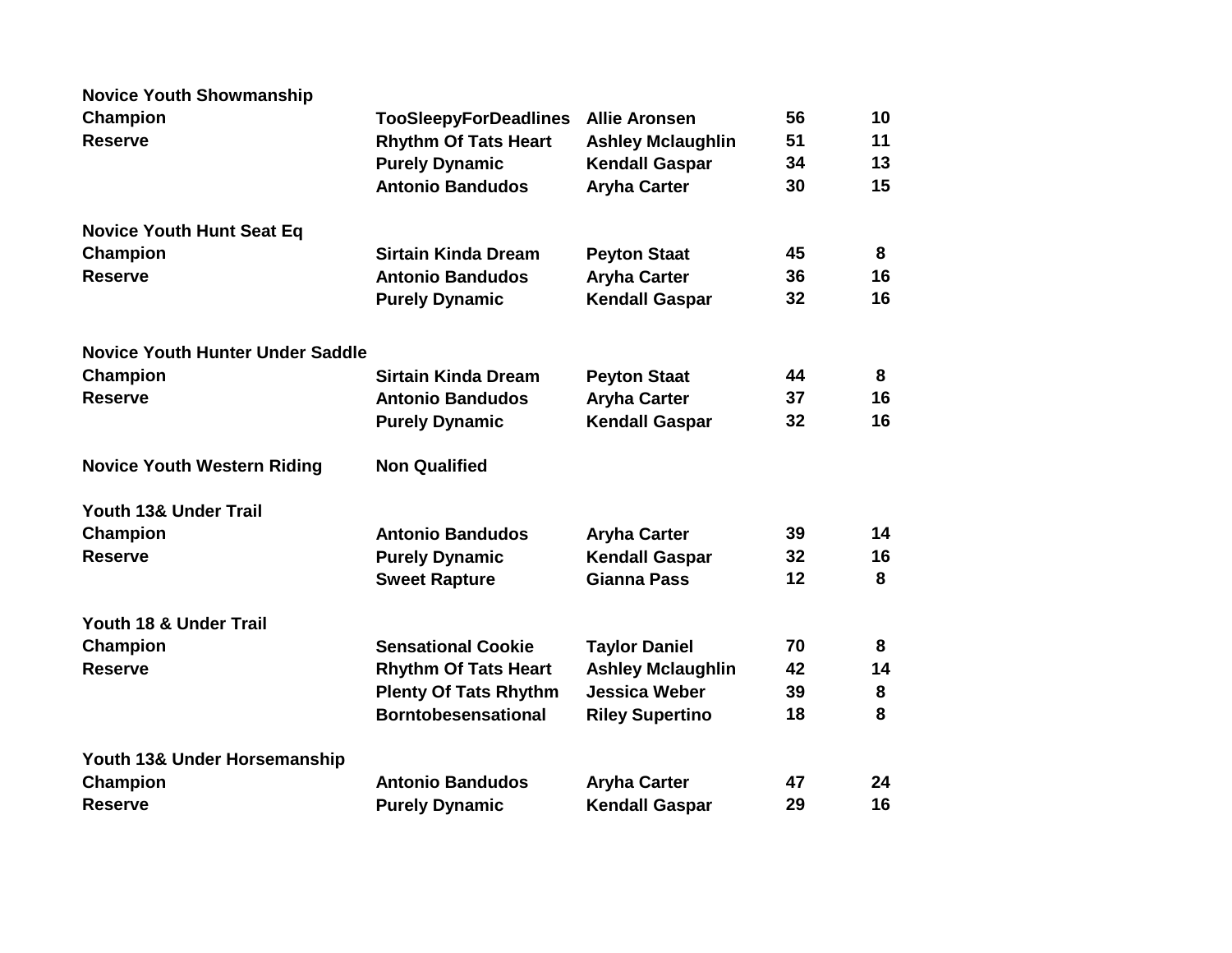| Youth 18 & Under Horsemanship<br>Champion | <b>Sensational Cookie</b>    | <b>Taylor Daniel</b>     | 46 | 8  |
|-------------------------------------------|------------------------------|--------------------------|----|----|
| <b>Reserve</b>                            | <b>Borntobesensational</b>   | <b>Riley Supertino</b>   | 36 | 14 |
|                                           | <b>Rhythm Of Tats Heart</b>  | <b>Ashley Mclaughlin</b> | 11 | 10 |
| Youth 13 & Under Western Pleasure         |                              |                          |    |    |
| Champion                                  | <b>Antonio Bandudos</b>      | <b>Aryha Carter</b>      | 78 | 24 |
| <b>Reserve</b>                            | <b>Purely Dynamic</b>        | <b>Kendall Gaspar</b>    | 32 | 16 |
|                                           | <b>Sweet Rapture</b>         | <b>Gianna Pass</b>       | 13 | 8  |
| Youth 18 & Under Western Pleasure         |                              |                          |    |    |
| <b>Champion</b>                           | <b>Sirtain Kinda Dream</b>   | <b>Peyton Staat</b>      | 28 | 8  |
| <b>Reserve</b>                            | <b>Borntobesensational</b>   | <b>Riley Supertino</b>   | 28 | 12 |
|                                           | <b>Rhythm Of Tats Heart</b>  | <b>Ashley Mclaughlin</b> | 14 | 10 |
| Youth 13 & Under Showmanship              |                              |                          |    |    |
| Champion                                  | <b>Antonio Bandudos</b>      | <b>Aryha Carter</b>      | 51 | 22 |
| <b>Reserve</b>                            | <b>TooSleepyForDeadlines</b> | <b>Allie Aronsen</b>     | 46 | 10 |
|                                           | <b>Purely Dynamic</b>        | <b>Kendall Gaspar</b>    | 40 | 16 |
|                                           | <b>Sweet Rapture</b>         | <b>Gianna Pass</b>       | 19 | 8  |
| Youth 18 & Under Showmanship              |                              |                          |    |    |
| Champion                                  | <b>Borntobesensational</b>   | <b>Riley Supertino</b>   | 73 | 16 |
| <b>Reserve</b>                            | <b>Sirtain Kinda Dream</b>   | <b>Peyton Staat</b>      | 27 | 8  |
|                                           |                              |                          |    |    |
| Youth 13 & Under Hunt Seat Eq             |                              |                          |    |    |
| Champion                                  | <b>Antonio Bandudos</b>      | <b>Aryha Carter</b>      | 29 | 16 |
| <b>Reserve</b>                            | <b>Purely Dynamic</b>        | <b>Kendall Gaspar</b>    | 26 | 12 |
|                                           |                              |                          |    |    |
| Youth 18 & Under Hunt Seat Eq             |                              |                          |    |    |
| Champion                                  | <b>Borntobesensational</b>   | <b>Riley Supertino</b>   |    | 16 |
|                                           |                              |                          |    |    |